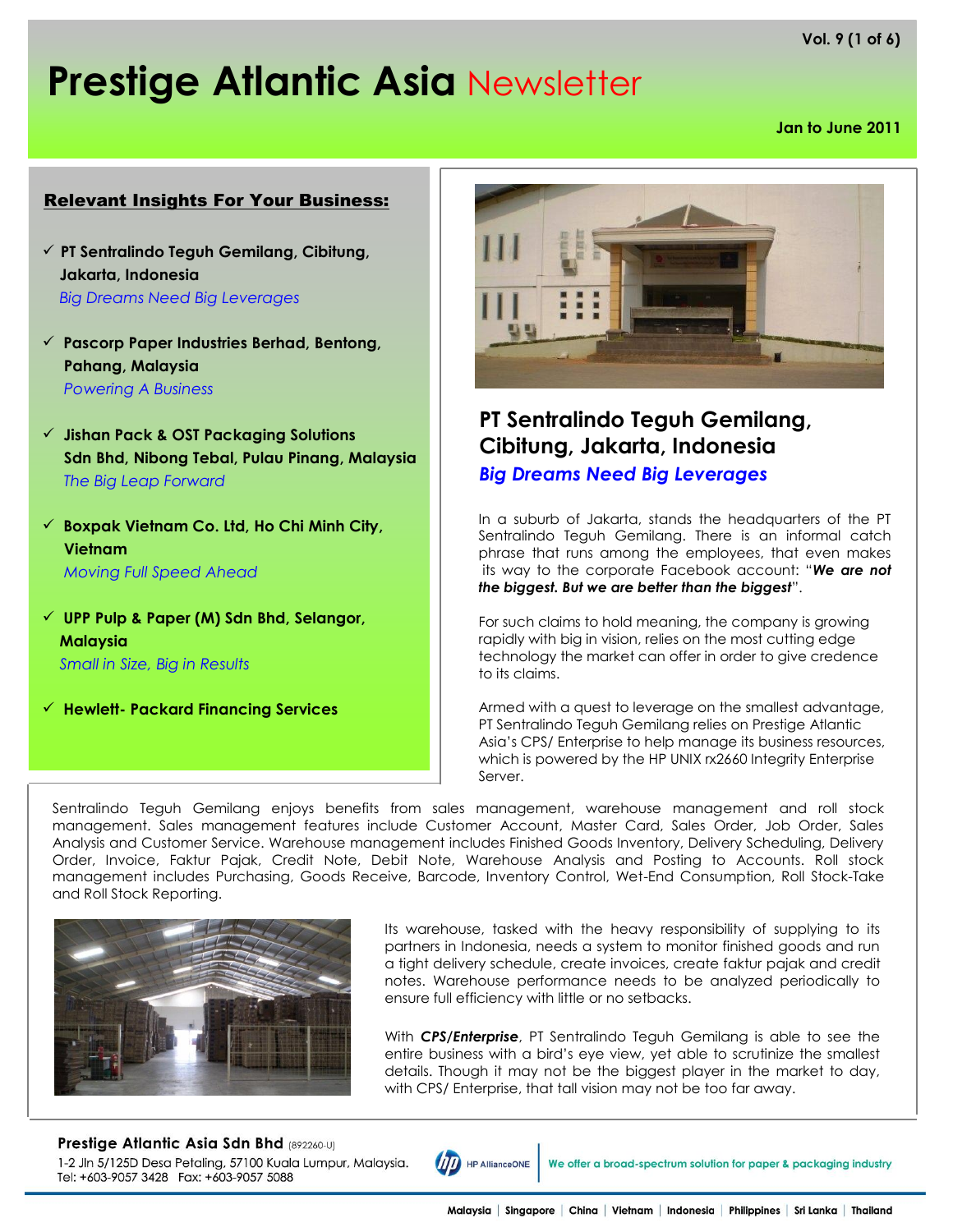# **Pascorp Paper Industries Berhad, Bentong, Pahang, Malaysia**

*Powering A Business*







**Motorola MC 3190 Mobile Computer**



**Motorola AP 5131 Access Point**



**HP rx2660 Itanium Duo-Core UNIX Server** 

An unassuming paper company established in 1985, Pascorp Paper Industries Berhad is based in Bentong Pahang. Dealing with corrugated industry paper like Test Liner and Medium paper, Pascorp Paper Industries Berhad is constantly on a look out for strategic partnership on the global level.

An ISO 9001:2008 (2002) certified company, Pascorp Paper Industries Berhad aims to capture as many strategic leverages as possible in order to keep itself ahead of industry peers. Pascorp supplies about 70% of its output to local corrugated carton plants and 30% for export. With main exports to China, Thailand, the Philippines, Singapore, Sri Lanka and Vietnam, the company specializes in corrugated medium paper and Kraft, Testliner paper.

Looking to grow its business, lower cost and to poise itself for further expansion, Pascorp Paper Industries Berhad now utilizes the HP UNIX Enterprise rx2660 Integrity Server to handle its *PMIX/3* paper mill business-critical application-tier and transaction workload. An entryclass level server, the HP Integrity rx2660 is built to deliver powerful UNIX strength, making it a choice investment that capitalizes on enterprise-class virtualization, scalability and HP 24x7 service availability.

Pascorp today has 3 locations scattered 5 KM to each other and is interconnected with fast speed optic fiber lay underground. All 3 locations are fully equipped with WIFI capabilities. The first location is equipped with 3 paper making machine plant, producing an average of 250,000 MT paper per annum. The second location is designed for raw material stockyard as well as warehouse no. 2. The last location is incorporated with modern headquarter managing sales, administration, accounting, Server Room and the main warehouse and distribution.

All roll stock handling such as receiving, transfer, delivery, etc are fully powered by Motorola Wireless and Mobile Hand-Held System and all data are updated real-time to PMIX/3 system in the backend.

With the HP Integrity rx2660, it's all about the right outcome, at the right time, for the right price.

**HP Integrity server technology is always virtualized, always scalable and always available – so you get the right outcome, at the right time, for the right price.**

- Outstanding flexibility
- Simplified management & deployment
- Improve IT productivity and secured availability
- Improve utilization and continuous service levels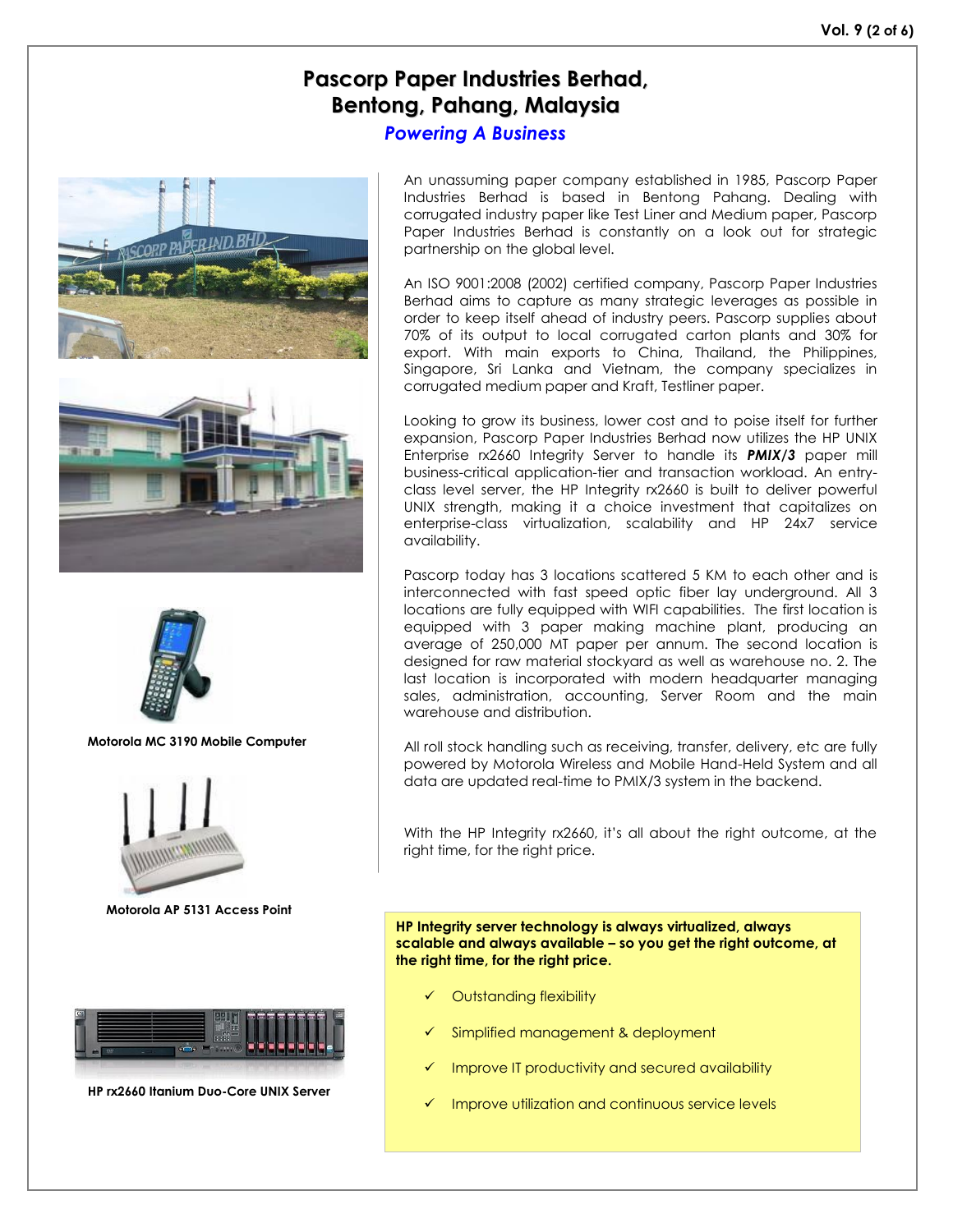## **Jishan Pack & OST Packaging Solutions, Nibong Tebal, Pulau Pinang, Malaysia**

*The Big Leap Forward*



Jishan Pack Sdn Bhd (JSP), incorporated in 2000, is a one-stop solution that provides a wide range of packaging solutions. OST Packaging Solutions, a subsidiary of JSP complements JSP as a total packaging solutions company. Together, Jishan Pack Packaging Sdn Bhd & OST Packaging Solutions Sdn Bhd aim to be a global player in the industry, capitalizing the synergistic strength of both companies.

The decision to upgrade to Prestige Atlantic's CPS Enterprise proved to be a sound business decision. Running a paper company is about ensuring all systems go, and go without hiccups. To gain a strategic advantage is to do what competitors do not. By fine tuning processes from sales to managing costs to production, and to maximize each stage for maximum efficiency, time and costs go down, while profits go up.

With a system that allows for maximum control, business is run to maximum advantage. For instance, the CPS Enterprise allows users to gauge production capacity before taking a large order and allows multiple quotations generated for different models. With this, work order and schedule are fined tuned, time is maximized, production progress is monitored closely, its efficiency is kept at close observation, and more importantly, performance is analyzed and hidden insights become apparent. By knowing production from A to Z, businesses are able to capitalize on opportunities such as filling in more orders.

To further maximize advantage, it uses the HP Integrity rx2660 to power its business. A sleek, cost effective and performance-packed server, the HP Integrity rx2660 delivers power-packed performance designed to accelerate business growth, lower costs and mitigate risks. Supporting business- critical applications, the server gives users a peace of mind that the most demanding processes can be met to perfection.

With *CPS/Enterprise*, it's all about giving you control. And with the HP Integrity rx2660, it's about getting the right outcome at the right time for the right price.

By having a tight yet straightforward control over business processes, both Jishan Pack Packaging Sdn Bhd & OST Packaging Solutions Sdn Bhd are able to take their business to the next level.

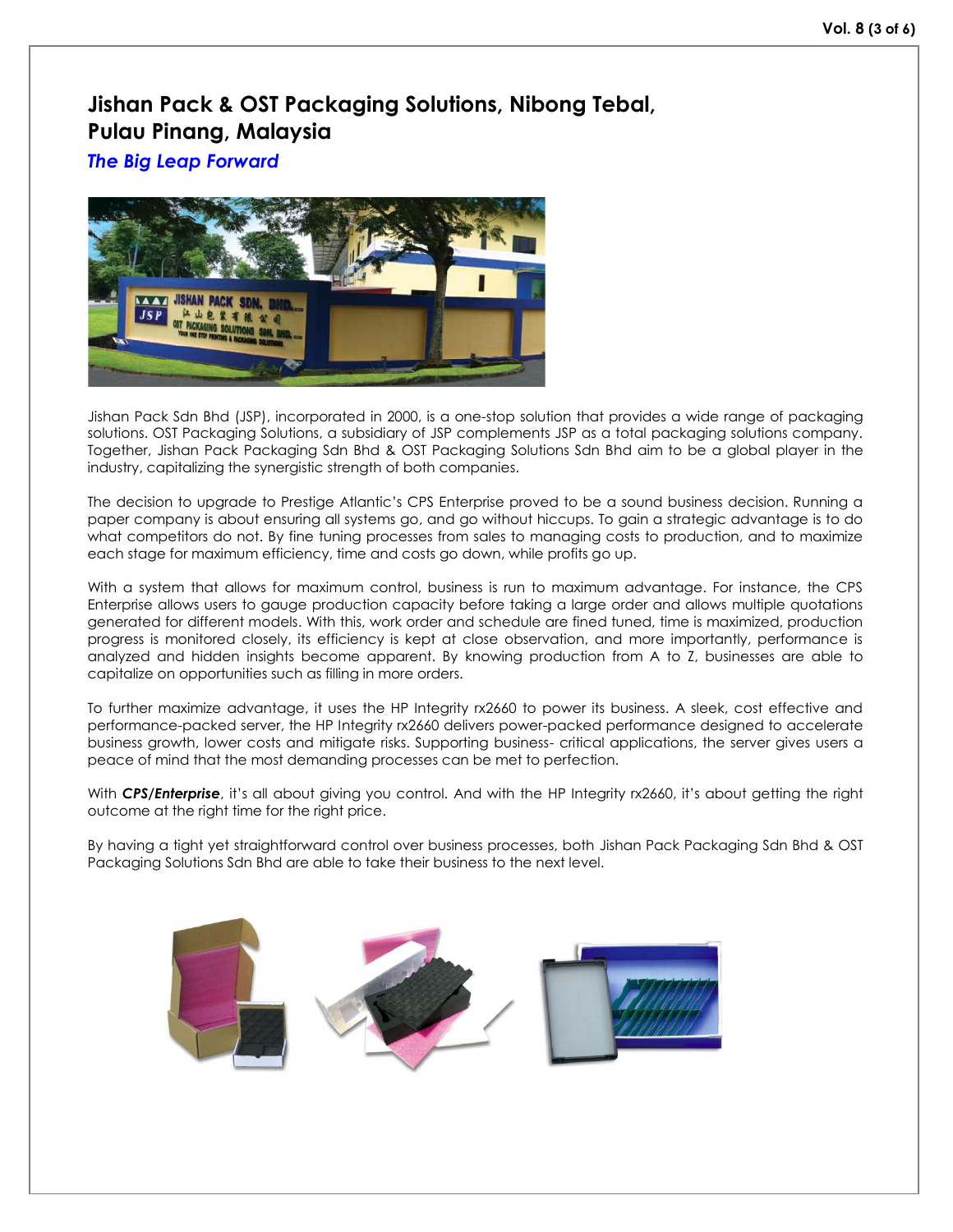## **Boxpak Vietnam Co. Ltd, Ho Chi Minh City, Vietnam** *Moving Full Speed Ahead*



As part of a lofty vision to be the "preferred corrugated carton manufacturer in the region", Boxpak Vietnam, the sister company of Boxpak Malaysia, is set to go full speed. Situated in Binh Duong in Vietnam, Boxpak Vietnam Co. Ltd is in the business of manufacturing and sales of quality corrugated carton boxes, die-cut trays, wraparound cartons, point of purchase (POP), and paper palette for use in the packaging industry. It has the capability to produce to 120,000 metric tones per annum.

What sort of leverages would Boxpak Vietnam need in order to put itself in the league of the big players? The answer, surprisingly, is not in grandiose corporate exercises or massive business moves. It is closer to the finer details of its business processes. The key word here is control.

Take warehouse management for instance. To monitor finished goods, to track its delivery schedule, issue invoices and credit notes, keeping tabs on Customs declaration, analyze warehouse performance, keeping a tight grip on delivery is an endless process with plenty of opportunity for errors. To further complicate the process, locations can be multiple, bar codes have to be scanned, delivery has to be automated. Add on customer rejections and the need for replacement, coupled with the hassle of Customs report, the magnitude of the process is hard to comprehend.

Which is why Boxpak Vietnam trusts and relies on Prestige Atlantic's CPS Enterprise to reduce what is previously a gargantuan task into simplified, easy to manage controls.

Supporting its critical business applications is the HP Integrity rx2660, a high performance server that makes complex transactions easy and safe. Built to deliver UNIX strength performance, this high powered server boasts enterprise-class virtualization, scalability and HP24x7 service availability.

With **CPS/Enterprise**, it's all about giving you control. And with the HP Integrity rx2660, it's about getting the right outcome at the right time for the right price.

Boxpak Vietnam is set to do its part for the larger vision of turning the region into a Packaging Supermarket, and with CSP Enterprise and the HP Integrity rx2660, that vision is one step nearer.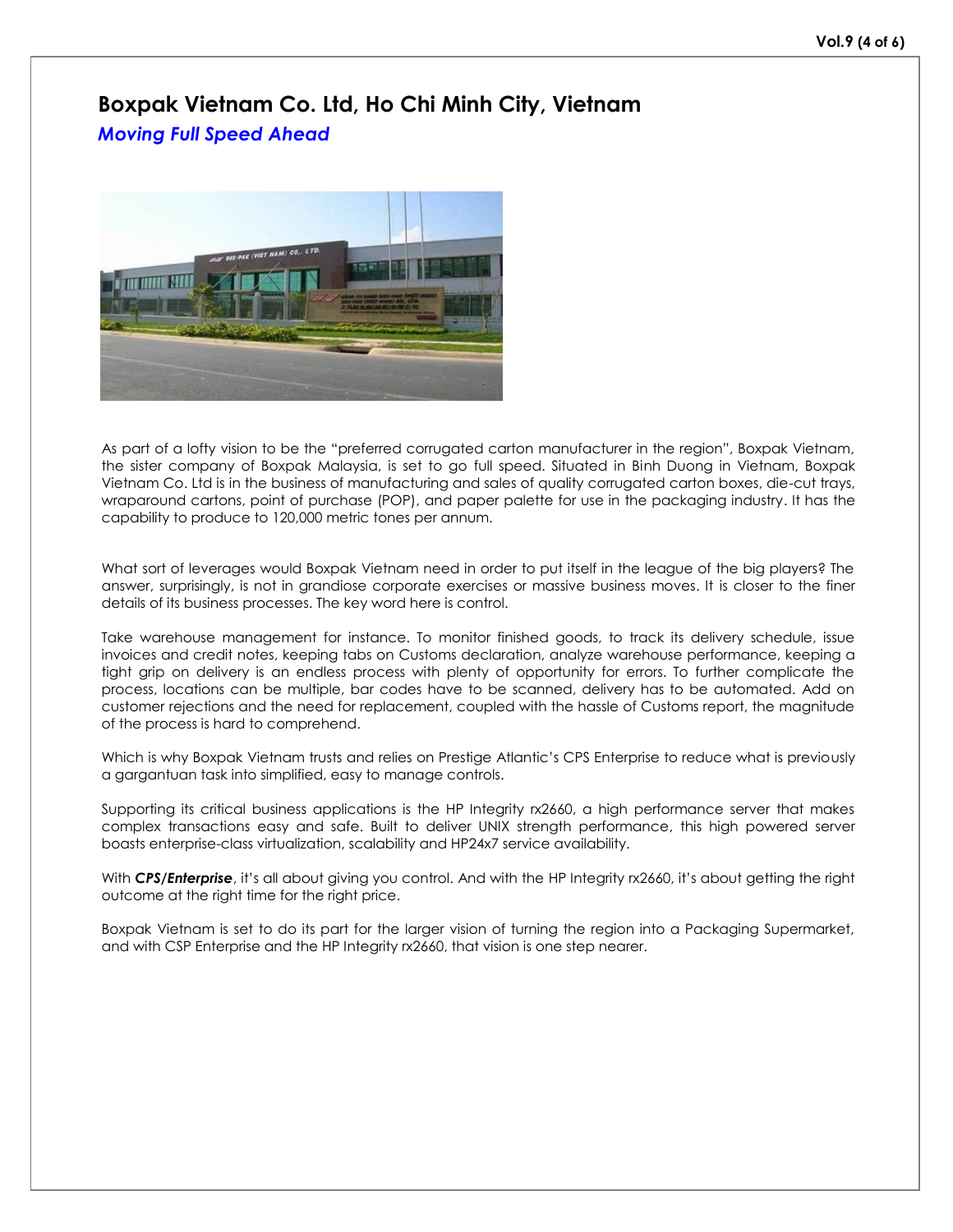#### **UPP Pulp & Paper (M) Sdn Bhd, Selangor, Malaysia** *Small In Size, Big In Results*



A Singapore listed company, UPP Holdings Limited is formerly known as United Pulp & Paper Company Limited, and was established in 1967. Armed with a mission to 'build shareholder value by delivering quality products, services and solutions in innovative and cost effective ways', the Group operates with a corporate philosophy of adhering to the highest ethical conduct in all its business dealings, treatment of its employees, and social and environmental policies.

A Singapore listed company, UPP Holdings Limited is formerly known as United Pulp & Paper Company Limited, and was established in 1967. Armed with a mission to 'build shareholder value by delivering quality products, services and solutions in innovative and cost effective ways', the Group operates with a corporate philosophy of adhering to the highest ethical conduct in all its business dealings, treatment of its employees, and social and environmental policies.

Of the many processes that it has streamlined, the latest is the purchase of the *cheque writer*. This all-in-one device supports multiple banks, and is purpose-made to ensure the highest security. By ensuring that the cheques can be printed only once, and that only authorized personnel can handle it, the device keeps fraud to zero, while making cheque preparation easy and hassle free. Being able to prepare cheques for the next month without regards to month-end closing, and having the ability to prepare next month's payment while not affecting current month's AR aging, the all-in-one cheque writer makes payments easier. Other than that, added benefits include allowing for cheque cancellations, replacements, supporting GL payments and even sub charges, log check, posting log etc, the cheque writer is poised to give UPP Pulp & Paper (M) Sdn Bhd much intangible benefit.



**EPSON LQ 680Pro Dot-Matrix Printer**

| <b>CURRENT.</b><br>A/C PAYEE ONLY<br>Singspone    | sion                                           | 23                    | 10 | 08 |  |
|---------------------------------------------------|------------------------------------------------|-----------------------|----|----|--|
| Sample Company                                    |                                                |                       |    |    |  |
|                                                   |                                                | S\$ *** 12.345.67 *** |    |    |  |
| DISCOVER Twelve Thousand Three Hundred Forty Five |                                                |                       |    |    |  |
| Dollars and Sixty Seven Cents Only                |                                                |                       |    |    |  |
|                                                   | Sample<br><b>Instructs below subject (Text</b> |                       |    |    |  |

| <b>Payment Voucher</b>                           |                  |                   |              |                              |  |  |
|--------------------------------------------------|------------------|-------------------|--------------|------------------------------|--|--|
| <b>IPV No:</b>                                   |                  |                   |              |                              |  |  |
| <b>Amount</b> :                                  |                  | Cone:             |              |                              |  |  |
|                                                  |                  | Method of Pasmeon |              |                              |  |  |
| Cash:                                            | <b>Chardelin</b> |                   |              |                              |  |  |
| Tet:                                             |                  |                   |              |                              |  |  |
| The Summit                                       |                  |                   |              |                              |  |  |
| <b>Being:</b>                                    |                  |                   | Payes:<br>-- |                              |  |  |
| <b>CARL PROTECTIVE</b><br>portional list.<br>-59 | <b>Justin</b> :  |                   | Signonum     |                              |  |  |
|                                                  | . .              |                   |              | wasse couplesterous tes cont |  |  |